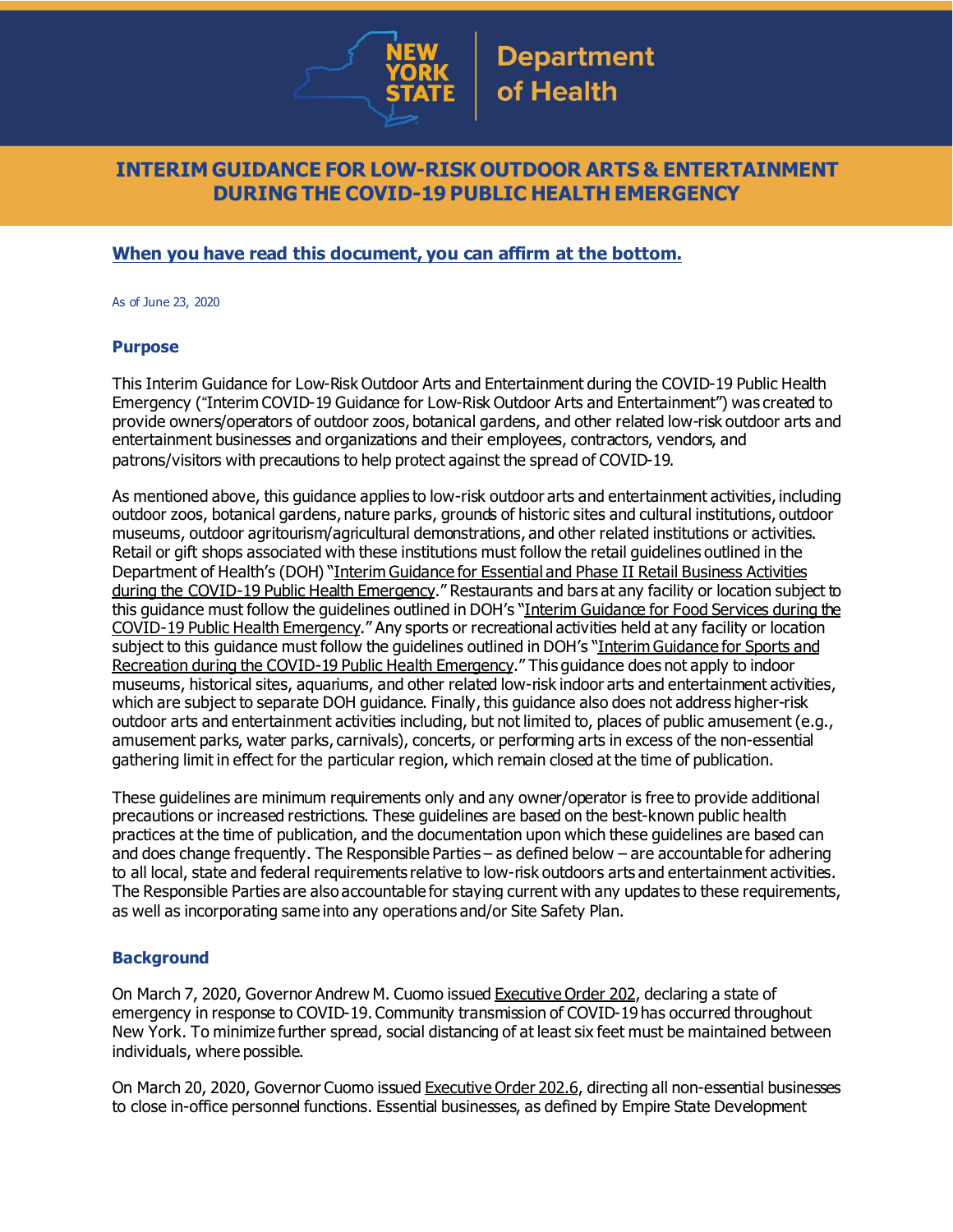Corporation (ESD) [guidance](https://esd.ny.gov/guidance-executive-order-2026), were not subject to the in-person restriction, but were, however, directed to comply with the guidance and directives for maintaining a clean and safe work environment issued by DOH, and were strongly urged to maintain social distancing measures to the extent possible.

On April 12, 2020, Governor Cuomo issued [Executive](https://www.governor.ny.gov/news/no-20216-continuing-temporary-suspension-and-modification-laws-relating-disaster-emergency) Order 202.16, directing essential businesses to provide employees, who are present in the workplace, with a face covering, at no-cost, that must be used when in direct contact with customers or members of the public during the course of their work. On April 15, 2020, Governor Cuomo issued [Executive](https://www.governor.ny.gov/news/no-20217-continuing-temporary-suspension-and-modification-laws-relating-disaster-emergency) Order 202.17, directing that any individual who is over age two and able to medically tolerate a face-covering must cover their nose and mouth with a mask or cloth face-coveringwhen in a public place and unable to maintain, or when not maintaining, social distance. On April 16, 2020, Governor Cuomo issued [Executive](https://www.governor.ny.gov/news/no-20218-continuing-temporary-suspension-and-modification-laws-relating-disaster-emergency) Order 202.18, directing that everyone using public or private transportation carriers or other for-hire vehicles, who is over age two and able to medically tolerate a face covering, must wear a mask or face covering over the nose and mouth during any such trip. It also directed any operators or drivers of public or private transport to wear a face covering or mask which covers the nose and mouth while there are any passengers in such a vehicle. On May 29, 2020, Governor Cuomo issued [Executive](https://www.governor.ny.gov/news/no-20234-continuing-temporary-suspension-and-modification-laws-relating-disaster-emergency) Order 202.34, authorizing business operators/owners with the discretion to deny admittance to individuals who fail to comply with the face covering or mask requirements.

On April 26, 2020, Governor Cuomo [announced](https://www.governor.ny.gov/news/amid-ongoing-covid-19-pandemic-governor-cuomo-outlines-phased-plan-re-open-new-york-starting) a phased approach to reopen industries and businesses in New York in phases based upon a data-driven, regional analysis. On May 4, 2020, the Governor [provided](https://www.governor.ny.gov/news/amid-ongoing-covid-19-pandemic-governor-cuomo-outlines-additional-guidelines-when-regions-can) that the regional analysis would consider several public health factors, including new COVID-19 infections, as well as health care system, diagnostic testing, and contact tracing capacity. On May 11, 2020, Governor Cuomo [announced](https://www.governor.ny.gov/news/amid-ongoing-covid-19-pandemic-governor-cuomo-announces-three-regions-new-york-state-ready) that the first phase of reopening would begin on May 15, 2020 in several regions of New York, based upon available regional metrics and indicators. On May 29, 2020, Governor Cuomo [announced](https://www.governor.ny.gov/news/governor-cuomo-announces-new-york-city-enter-phase-1-reopening-june-8-and-five-regions-enter) that the second phase of reopening would begin in several regions of the state, and announced the use of a new early warning dashboard that aggregates the state's expansive data collection efforts for New Yorkers, government officials, and experts to monitor and review how the virus is being contained to ensure a safe reopening. On June 11, 2020, Governor Cuomo [announced](https://www.governor.ny.gov/news/governor-cuomo-announces-five-regions-will-enter-phase-three-reopening-tomorrow) that the third phase of reopening would begin on June 12, 2020 in several regions of New York.

In addition to the following standards, businesses must continue to comply with the guidance and directives for maintaining clean and safe environments issued by DOH.

Please note that where guidance in this document differs from other guidance documents issued by New York State, the more recent guidance shall apply.

### **Standards for Responsible Low-Risk Outdoor Arts and Entertainment Activities in New York State**

No low-risk outdoor arts or entertainment activities can occur without meeting the following minimum State standards, as well as applicable federal requirements, including but not limited to such minimum standards of the Americans with Disabilities Act (ADA), Centers for Disease Control and Prevention (CDC), Environmental Protection Agency (EPA), and United States Department of Labor's Occupational Safety and Health Administration (OSHA).

The State standards contained within this guidance apply to all low-risk outdoor arts and entertainment activities in operation during the COVID-19 public health emergency until rescinded or amended by the State. The outdoor arts and/or entertainment owner/operator, or another party as may be designated by the outdoor art and/or entertainment owner/operator(in either case, "the Responsible Parties") shall be responsible for meeting these standards.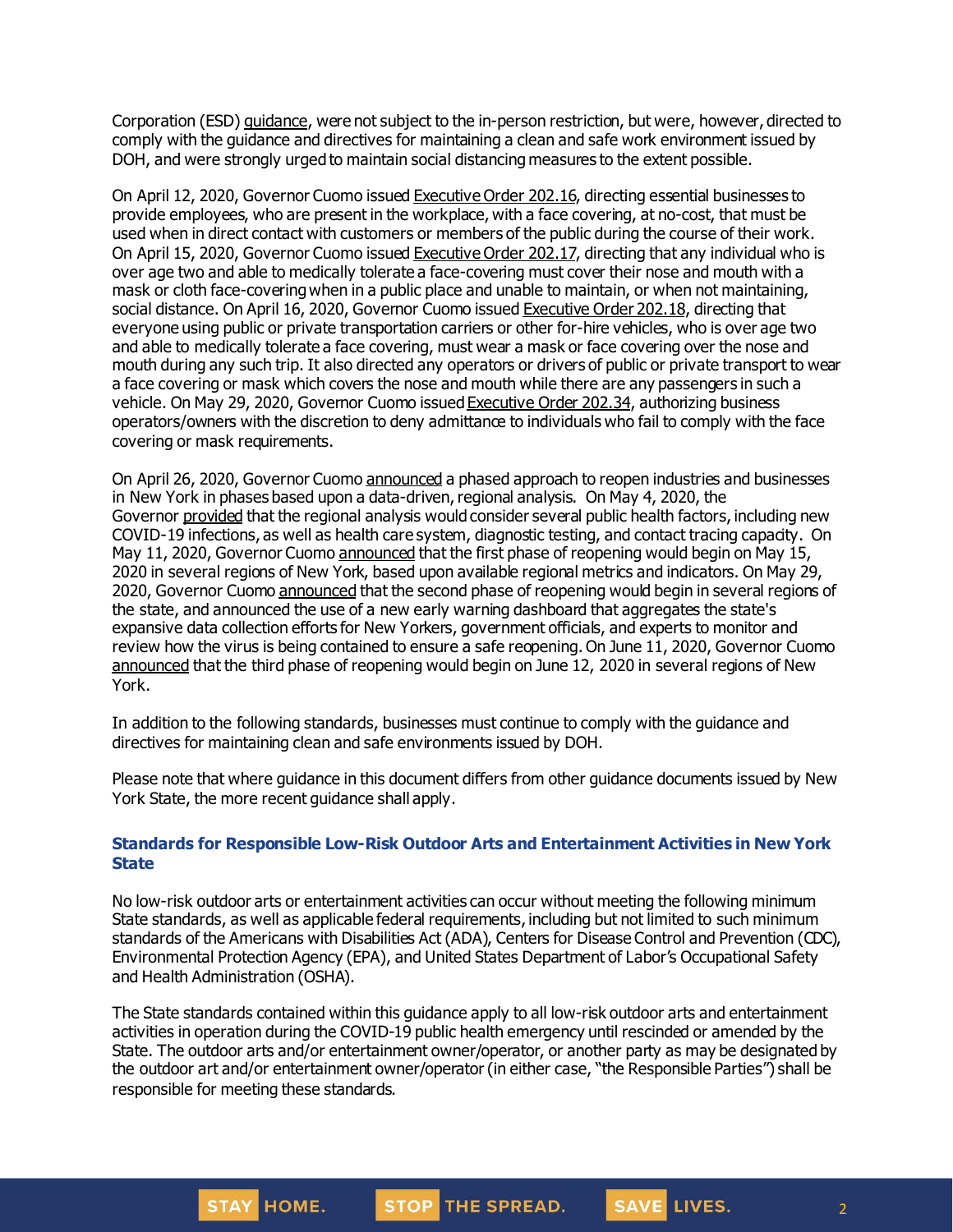For more information on safety guidelines in regard to office-based work activities (e.g. zoo back office), please consult DOH's "Interim Guidance for [Office-Based](https://www.governor.ny.gov/sites/governor.ny.gov/files/atoms/files/offices-interim-guidance.pdf) Work during the COVID-19 Public Health [Emergency](https://www.governor.ny.gov/sites/governor.ny.gov/files/atoms/files/offices-interim-guidance.pdf)."

The following guidance is organized around three distinct categories: people, places, and processes.

# **I. PEOPLE**

### **A. Physical Distancing**

- Responsible Parties must ensure that the workforce and patron/visitor presence is limited to no more than 33% of the maximum occupancy or capacity for a particular area at any given time, inclusive of patrons/visitors, who must only be permitted entry into the institution if they wear an acceptable face covering, provided that the patron/visitor is over the age of two and able to medically tolerate such covering; and
	- $\circ$  Responsible Parties should ensure limited indoor capacity to accommodate patrons/visitors who may need to enter or exit through indoor space to access the outdoor arts or entertainment space, restroom(s), payment location, or in the event of an emergency, and allow such ingress and egress in a socially distanced manner.
- Responsible Parties must ensure that a distance of at least six feet is maintained among individuals, including employees and patrons/visitors, with the exception of groups visiting the outdoor arts and/or entertainment location who are members of the same household or party, at all times, unless safety or the core activity requires a shorter distance (e.g., operating cash registers, moving and lifting objects, using an elevator), in which case, individuals must wear an acceptable face covering.
	- $\circ$  Employees must wear acceptable face coverings any time they interact with patrons/visitors (e.g., selling tickets); and all individuals, including employees and patrons/visitors, must wear face coverings any time they are within six feet of another person.
	- $\circ$  Acceptable face coverings for COVID-19 include but are not limited to cloth-based face coverings and disposable masks that cover both the mouth and nose.
	- $\circ$  However, cloth, disposable, or other homemade face coverings are not acceptable face coverings for workplace activities that typically require a higher degree of protection for personal protective equipment (PPE) due to the nature of the work. For those activities, N95 respirators or other PPE used under existing industry standards should continue to be used, as is defined in accordance with OSHA quidelines.
	- $\circ$  Responsible Parties must remind employees that face coverings are required in shared spaces and common situations (e.g., touring an exhibit, traversing a common space) where a minimum of six feet of separation is not possible or when they will be interacting with patrons/visitors. Employees must be prepared to don a face covering if another person unexpectedly comes within six feet.
- Responsible Parties may modify the use and/or restrict the number of workstations and employee seating areas, so that individuals are at least six feet apart in all directions (e.g. side-to-side and when facing one another) and are not sharing workstations without cleaning and disinfection between use. When distancing is not feasible between workstations, Responsible Parties must provide and require the use of face coverings or physical barriers (e.g., plastic shieldingwalls in areas where they would not affect air flow, heating, cooling, or ventilation, or otherwise present a health or safety risk).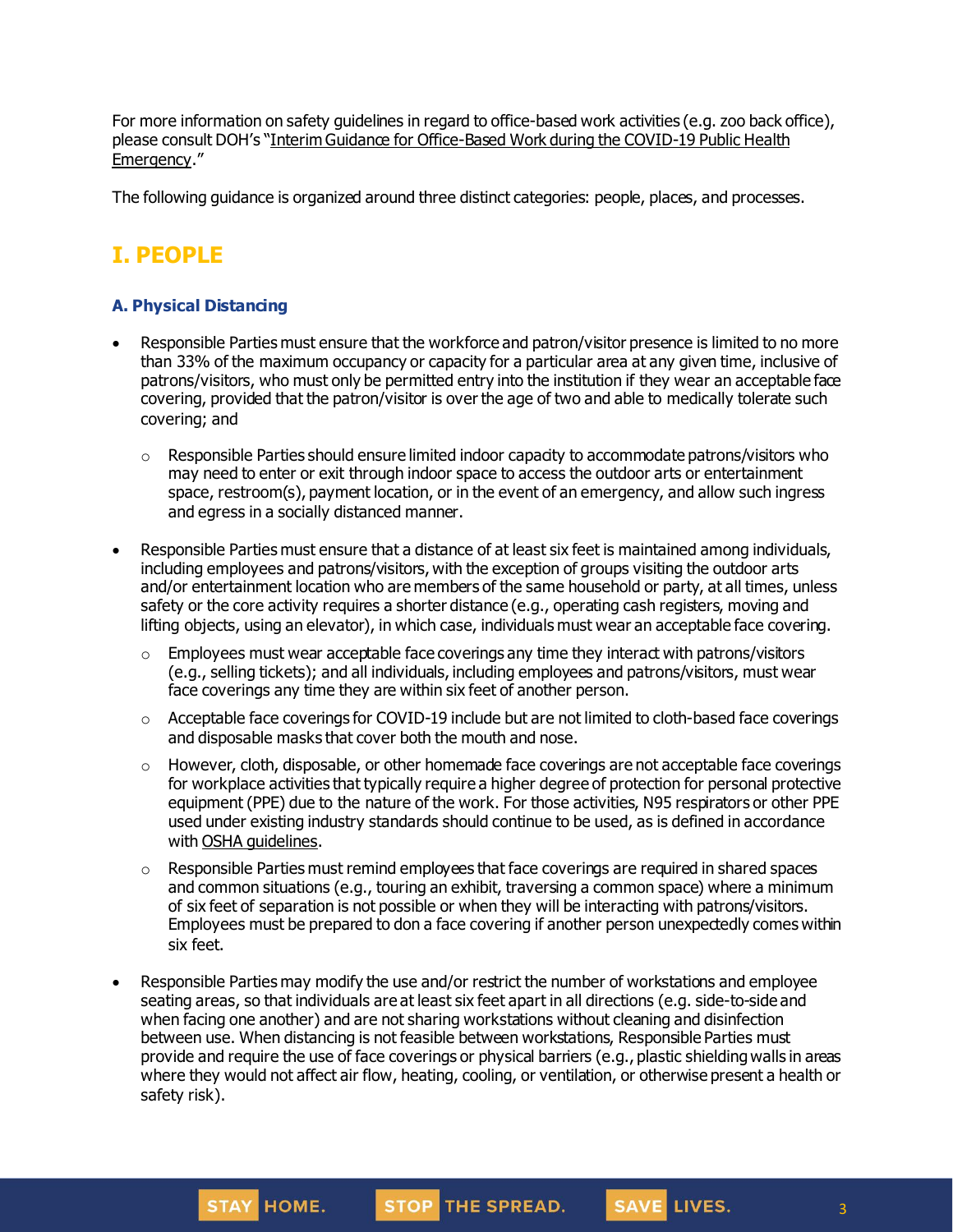- $\circ$  Responsible Parties should enact physical barriers between employees and patrons/visitors at check-out registers, information booths, and ticket kiosks, and employees must wear face coverings when interacting with patrons/visitors.
- $\circ$  If used, physical barriers should be put in place in accordance with OSHA [guidelines](https://www.osha.gov/Publications/OSHA3990.pdf).
- $\circ$  Physical barrier options may include strip curtains, cubicles plexiglass or similar materials, or other impermeable dividers or partitions.
- Responsible Parties must prohibit the use of small spaces (e.g. elevators, staff rooms, behind cash registers) by more than one individual at a time, unless all individuals in such space at the same time are wearing acceptable face coverings. However, even with face coverings in use, occupancy must never exceed 50% of the maximum capacity of the space or vehicle, unless it is designed for use by a single occupant. Responsible Parties should increase ventilation with outdoor air to the greatest extent possible (e.g. opening windows and doors), while maintaining safety protocols. Responsible Parties should take additional measures to prevent congregation in elevator waiting areas and limit density in elevators, such as enabling the use of stairs.
	- $\circ$  If exhibits are in a small area, maximum occupancy for each area or exhibit must be calculated and enforced based on social distancing guidelines.
- Responsible Parties should put in place measures to reduce bi-directional foot traffic using tape or signs with arrows on sidewalks, walking paths, or spaces, and post signage and distance markers denoting spaces of six feet in all commonly used areas and any areas in which lines are commonly formed or people may congregate (e.g., ticket lines, in front of exhibits, clock in/out stations, health screening stations).
	- o Where possible, place markers or barriers to encourage one directional traffic.
	- $\circ$  Responsible Parties must mark areas for viewing exhibits six feet apart at commonly congested exhibits.
- Responsible Parties should consider closing any common seating areas where people could congregate without being able to maintain anappropriate social distance from others. To the extent that such spaces remain open, Responsible Parties must modify seating areas arrangements (e.g., chairs, tables) to ensure that individuals are at least six feet apart in all directions (e.g., side-to-side and when facing one another).
- Responsible Parties should encourage the use of touchless payment options or pay ahead, when available. Minimize handling cash, credit cards, reward cards, and mobile devices, where possible.
	- $\circ$  Responsible Parties should encourage patrons/visitors to purchase tickets in advance online, as applicable and practicable.
- Responsible Parties must post signs throughout the location, consistent with DOH COVID-19 signage. Responsible Parties can develop their own customized signage specific to their workplace or setting, provided that such signage is consistent with the Department's signage. Signage should be used to remind individuals to:
	- $\circ$  Stay home if they are feeling sick.
	- o Cover their nose and mouth with a face covering.
	- o Properly store and, when necessary, discard PPE.
	- o Adhere to physical distancing instructions.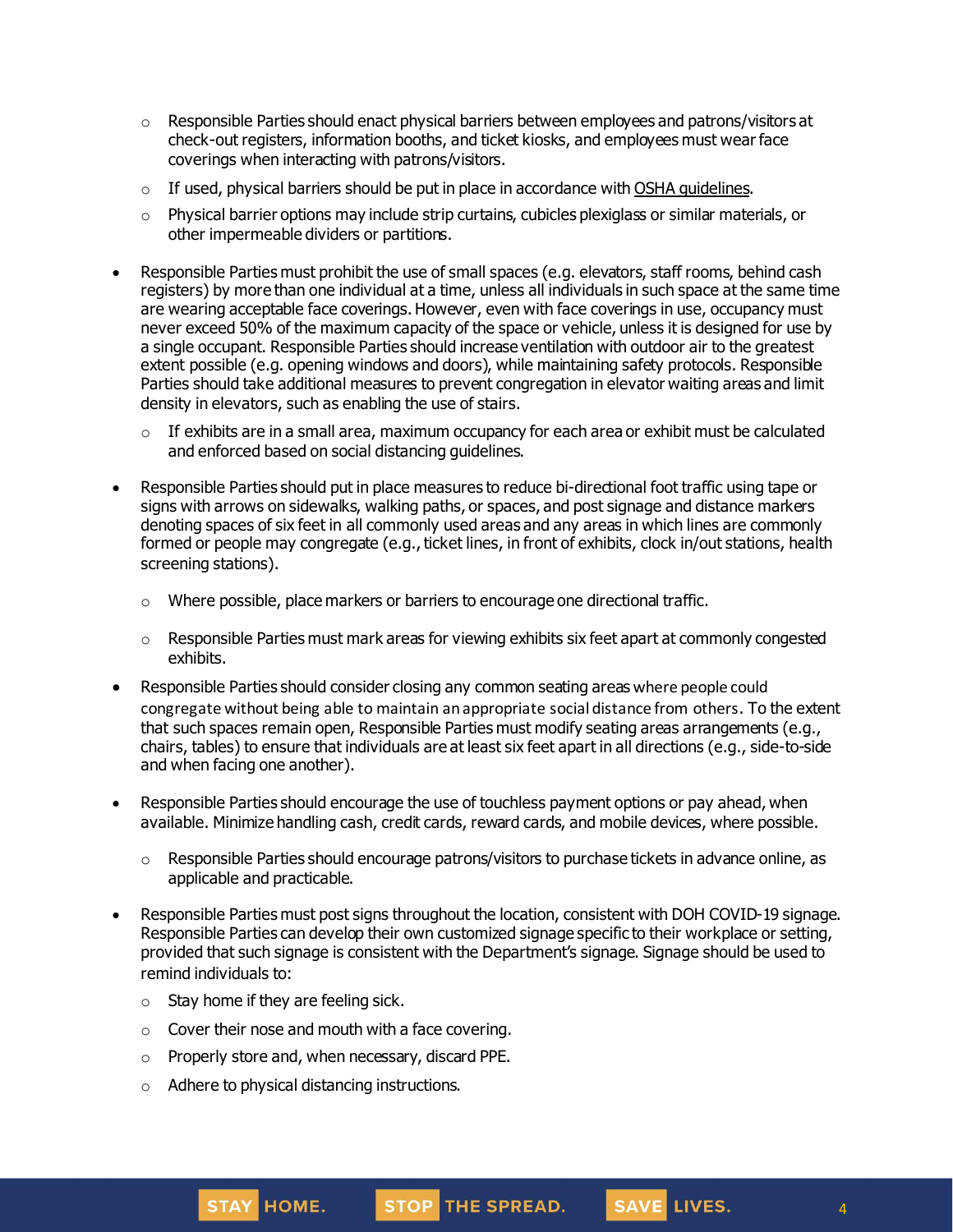- $\circ$  Report symptoms of or exposure to COVID-19, and how they should do so.
- o Follow hand hygiene and cleaning and disinfection guidelines.
- o Follow appropriate respiratory hygiene and cough etiquette.
- $\circ$  Refrain from touching or handling exhibits or objects that are assessed as high-risk.

### **B. Gatherings in Enclosed Spaces**

- Responsible Parties must limit in-person employee gatherings (e.g., staff meetings) to the greatest extent possible and use other methods such as video or teleconferencing whenever possible, per CDC guidance "Interim Guidance for Businesses and Employers to Plan and Respond to [Coronavirus](https://www.cdc.gov/coronavirus/2019-ncov/community/guidance-business-response.html) Disease 2019 [\(COVID-19\)](https://www.cdc.gov/coronavirus/2019-ncov/community/guidance-business-response.html)." When videoconferencing or teleconferencing is not possible, Responsible Parties should hold meetings in open, well-ventilated spaces and ensure that individuals maintain six feet of social distance between one another (e.g., if there are chairs, leave space between chairs, have individuals sit in alternating chairs).
- Responsible Parties should encourage social distancing by limiting occupancy or closing non-essential amenities and communal areas that do not allow for social distancing protocols. If open, Responsible Parties must make hand sanitizer or disinfecting wipes available next to equipment near such amenities (e.g., vending machines, communal coffee stations).
- Responsible Parties must put in place practices for adequate social distancing in small areas, such as restrooms and breakrooms, and signage and systems (e.g. flagging when occupied) to restrict occupancy when social distancing cannot be maintained in such areas; and
	- $\circ$  Responsible Parties may consider other control methods to help ensure patrons/visitors can maintain social distance while in a shared restroom.
- Responsible Parties should stagger schedules for their employees to observe social distancing (i.e., six feet of space) for any gathering (e.g., coffee breaks, meals, and shift starts/stops).

### **C. Workplace Activity**

- Responsible Parties must take measures to reduce interpersonal contact and congregation, through methods such as:
	- $\circ$  limiting in-person presence to only those staff who are necessary to be on site;
	- o adjusting workplace hours;
	- o reducing on-site workforce to accommodate social distancing guidelines;
	- $\circ$  shifting design (e.g., A/B teams, staggered arrival/departure times); and/or
	- $\circ$  developing protocols to socially distance while using shared equipment, such as telephones and radios, copiers, printers, registers between use, and clean and disinfect shared equipment between use.
- Responsible Parties should adjust hours as necessary to enable enhanced cleaning and disinfection procedures.
- Responsible Parties should consider implementing specific visit times when issuing tickets (e.g., timed entrances and exits) for patrons/visitors to stagger arrivals and departures and to avoid crowding.

SAVE LIVES.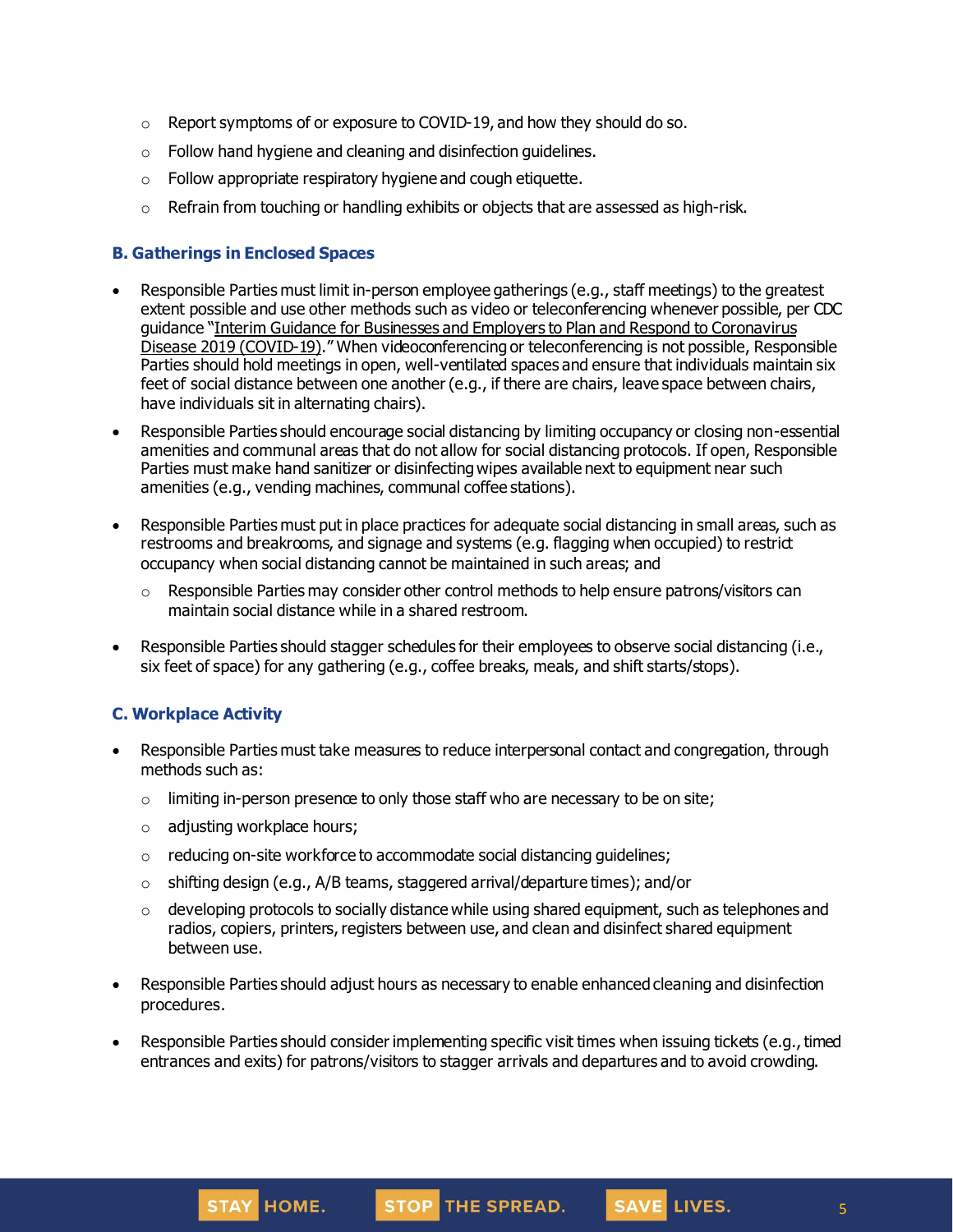### **D. Movement and Commerce**

- Responsible Parties must monitor and control the flow of traffic into and on the site and exhibits to ensure adherence to maximum capacity requirements and social distancing.
- Responsible Parties should clearly designate separate entrances and exits, where possible.
	- $\circ$  Responsible Parties must be prepared to queue patrons/visitors outside while still maintaining physical distance through the use of visual cues and/or queueing control devices (e.g., stanchions, line distance markers, arrows).
- Responsible Parties should rearrange patron/visitor waiting areas (e.g., lines, parking areas) to maximize social distance among other people and minimize interaction with others in the area.
- Responsible Parties should limit on-site interactions (e.g., designate an egress(es) for individuals leaving their shifts and a separate ingress(es) for individuals starting their shifts) and movements (e.g., employees should remain near their workstations as often as possible).
	- $\circ$  Where practicable, Responsible Parties should limit the numbers of entrances in order to (1) manage the flow of traffic onto the site or into any buildings and monitor occupancy/capacity limits and (2) facilitate health screenings, as described below while remaining in compliance with fire safety and other applicable regulations.
	- $\circ$  Develop a plan for people to maintain six feet of social distance while queuing inside or outside of the building for screening, as applicable.
- Responsible Parties must establish designated areas for pickups and deliveries, limiting contact to the extent possible.
- For deliveries, Responsible Parties should implement a touchless delivery system whereby drivers stay in the cab of the vehicle while delivery takes place or, where not practicable, Responsible Parties must provide acceptable PPE appropriate to the anticipated activities that includes, at a minimum, a face covering to personnel involved in the delivery at no cost for the duration of the delivery process.
- Responsible Parties must ensure employees sanitize hands before and after transferring a load (e.g., from a delivery driver) of merchandise (e.g., sanitize hands before starting to load items; and once all items have been loaded, finish by sanitizing their hands again).
- Responsible Parties should provide disposable or single-use maps, pamphlets, guides, etc. to patrons/visitors, if such items are used; and make these available digitally to be viewed on personal electronic devices, as practicable.
	- $\circ$  If single-use items cannot be provided, Responsible Parties must ensure reusable objects are cleaned and disinfected after each use.
	- $\circ$  Responsible Parties are encouraged to use digital maps (e.g. on mobile phones) where possible, rather than physical maps.
- Responsible Parties must discontinue audio headsets and other equipment loaned or rented to patrons/visitors unless they can be properly disinfected after each use, or if patrons can use their own devices.
- Responsible Parties must close high-risk interactive exhibits (e.g., exhibits requiring patrons/visitors to touch or wear objects).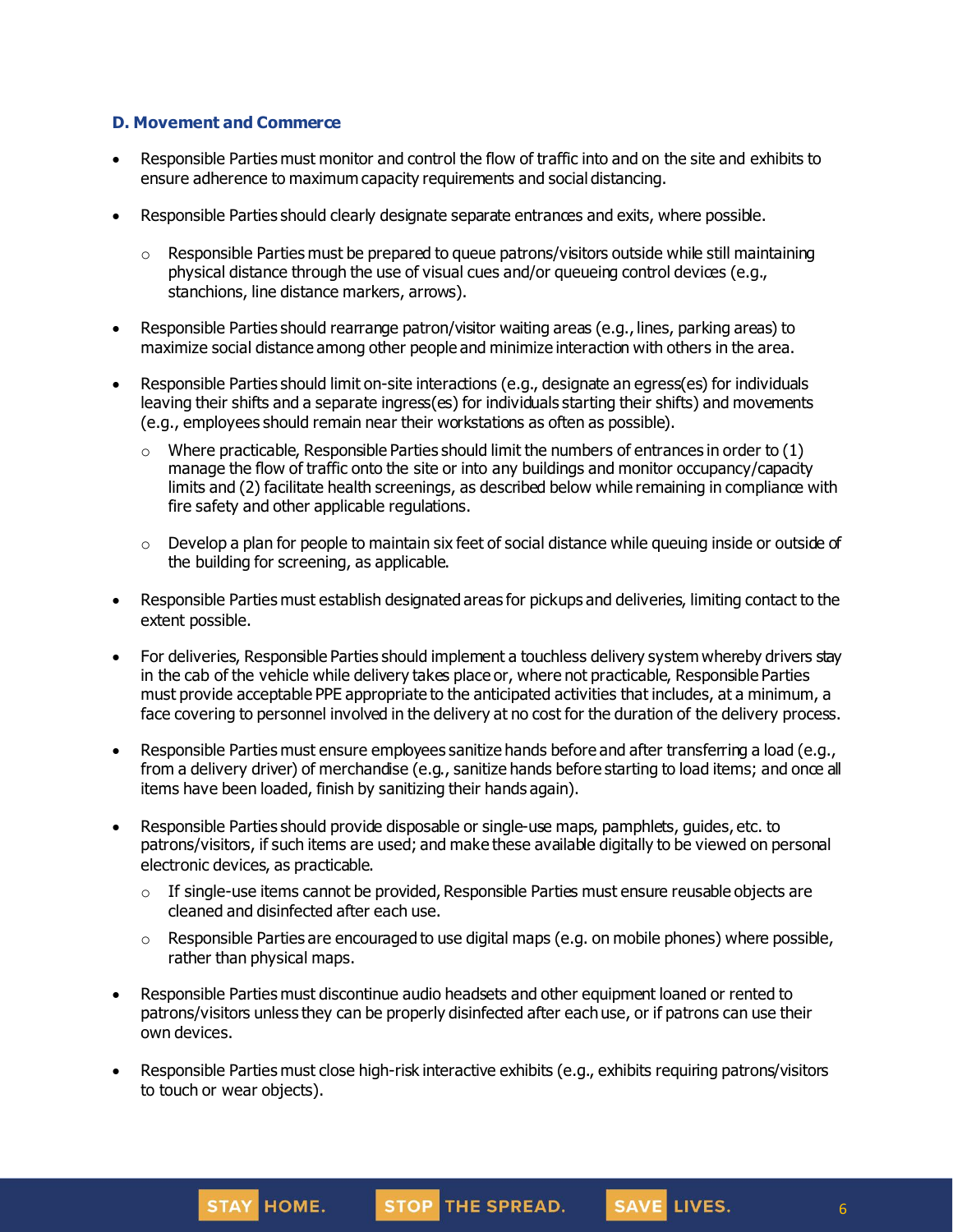- Responsible Parties must only permit group tours of members of the same household or party, and with a maximum capacity under the current social gathering requirements at the time, inclusive of both employees and patrons/visitors.
- Responsible Parties must:
	- $\circ$  Close children's play areas or exhibits with play equipment, unless such areas or exhibits can be cleaned, disinfected, and sanitized between each child using the area or equipment who is not a member of the same household or party.
	- $\circ$  Move any picnic areas and benches six feet apart or close them if they cannot be moved.
	- $\circ$  Enhance employee or security presence to enforce limitations on gathering size, as necessary.

# **II. PLACES**

### **A. Protective Equipment**

- Responsible Parties must ensure that patrons/visitors are only permitted entry to the location/site if they wear an acceptable face covering; provided, however, that the patron/visitor is over the age of two and able to medically tolerate such covering.
- Responsible Parties must ensure that patrons/visitors wear face coverings whenever they are in common areas or scenarios where it may be difficult to maintain six feet of distance (e.g., entering or leaving the facility, traversing an enclosed small exhibit, interactingwith employees) and whenever patrons/visitors are within six feet of individuals who are not members of their household or party; provided, however, that the patron/visitor is over the age of two and able to medically tolerate such covering.
- Responsible Parties must ensure that any time employees come within six feet of another person, acceptable face coverings are worn. Employees must be prepared to don a face covering if another person unexpectedly comes within six feet. Employees also must wear face coverings any time they interact with patrons/visitors.
- Responsible Parties should install physical barriers at ticket and reception desks, as feasible. As mentioned above, if used, physical barriers (e.g. plexiglass or similar materials) should be put in place in accordance with OSHA [guidelines](https://www.osha.gov/Publications/OSHA3990.pdf).
- In addition to the necessary PPE as required for certain workplace activities, Responsible Parties must procure, fashion, or otherwise obtain acceptable face coverings, and provide such coverings to their employees while at work at no cost to the employee. An adequate supply of face coverings, masks and other required PPE should be on hand in the event an employee needs a replacement. Acceptable face coverings include, but are not limited to, cloth (e.g. homemade sewn, quick cut, bandana), surgical masks, N95 respirators, and face shields.
- Face coverings must be cleaned or replaced after use and may not be shared. Please consult the CDC [guidance](https://www.cdc.gov/coronavirus/2019-ncov/community/guidance-business-response.html) for additional information on cloth face coverings and other types of PPE, as well as instructions on use and cleaning.
	- $\circ$  Note that cloth face coverings or disposable masks shall not be considered acceptable face coverings for workplace activities that impose a higher degree of protection for face covering requirements. For example, if N95 respirators are traditionally required for specific activities, a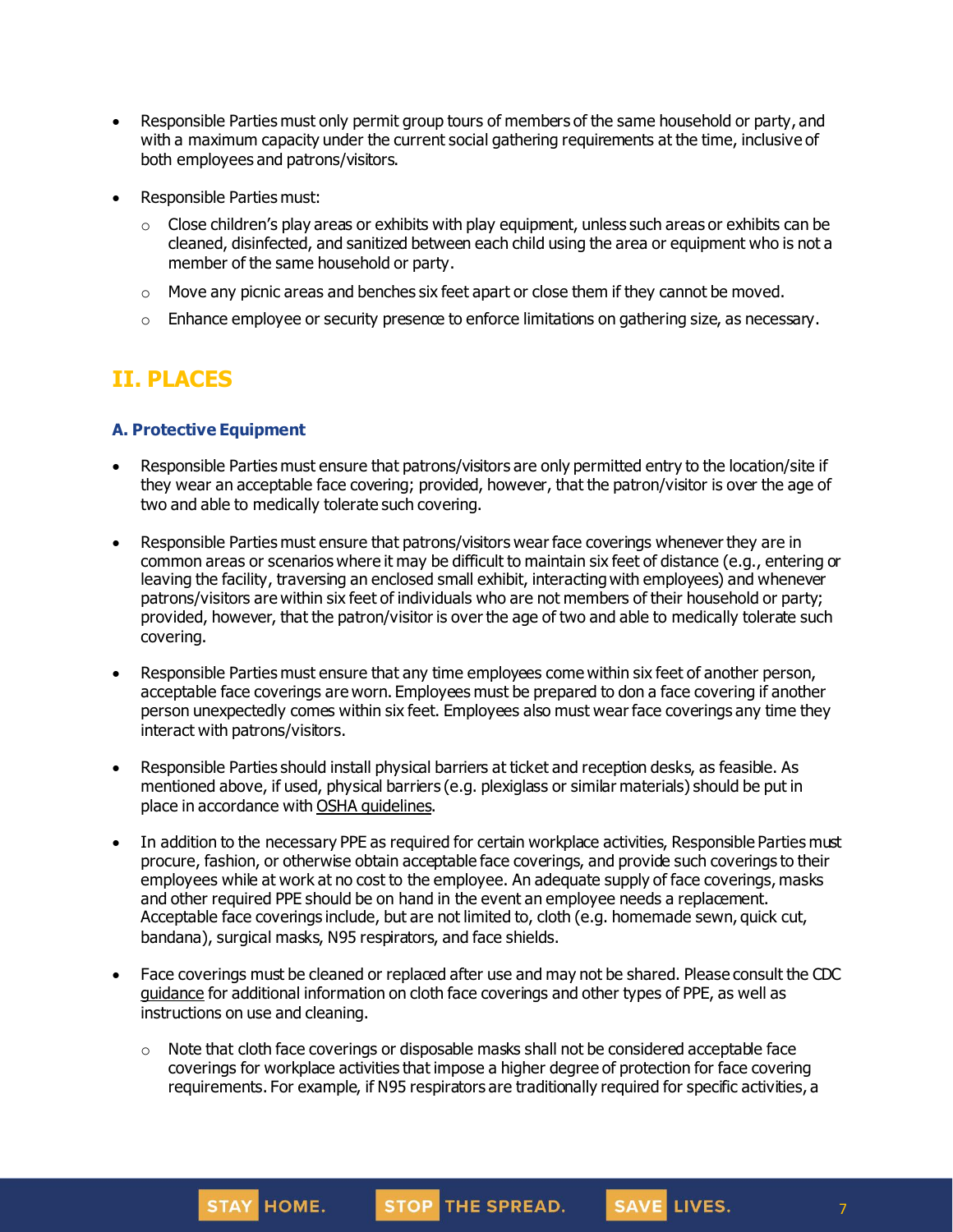cloth or homemade mask would not suffice. Responsible Parties must adhere to OSHA standards for such safety equipment.

- $\circ$  Responsible Parties must allow employees to use their own acceptable face coverings but cannot require employees to supply their own face coverings. Further, this guidance shall not prevent employees from wearing their personally owned additional protective coverings (e.g., surgical masks, N95 respirators, or face shields), or if the Responsible Parties otherwise require employees to wear more protective PPE due to the nature of their work (e.g., exhibit maintenance, animal handling). Employers should comply with all applicable OSHA guidelines.
- Responsible Parties must train employees on how to adequately don, doff, clean (as applicable), and discard PPE, including but not limited to, appropriate face coverings.
- Responsible Parties must put in place measures to limit the sharing of objects among employees, such as devices and equipment, as well as the touching of shared surfaces; or, must require employees to wear gloves (trade-appropriate or medical) when in contact with shared objects or frequently touched surfaces; or, must require employees and patrons/visitors to sanitize or wash their hands before and after contact.

### **B. Hygiene, Cleaning, and Disinfection**

- Responsible Parties must ensure adherence to hygiene and cleaning and disinfection requirements as advised by the CDC and DOH, including "Guidance for Cleaning and [Disinfection](https://coronavirus.health.ny.gov/system/files/documents/2020/03/cleaning_guidance_general_building.pdf) of Public and Private Facilities for [COVID-19](https://coronavirus.health.ny.gov/system/files/documents/2020/03/cleaning_guidance_general_building.pdf)," and the "STOP THE [SPREAD](https://coronavirus.health.ny.gov/system/files/documents/2020/04/13067_coronavirus_protectyourself_poster_042020.pdf)" poster, as applicable. Responsible Parties must maintain logs that include the date, time, and scope of cleaning and disinfection.
- Responsible Parties must provide and maintain hand hygiene stations on site, as follows:
	- o For handwashing: soap, running warm water, and disposable paper towels.
	- $\circ$  For hand sanitizing: an alcohol-based hand sanitizer containing at least 60% alcohol for areas where handwashing facilities may not be available or practical.
	- $\circ$  Responsible Parties must make hand sanitizer available throughout common areas (e.g., entrances, exits, exhibits, and security/reception desks). Touch-free hand sanitizer dispensers should be installed where possible.
- Responsible Parties should place signage near hand sanitizer stations indicating that visibly soiled hands should be washed with soap and water; hand sanitizer is not effective on visibly soiled hands.
- Responsible Parties should place receptacles around the location/site for disposal of soiled items, including PPE.
- Responsible Parties must provide appropriate cleaning and disinfection supplies for shared and frequently touched surfaces (e.g., door handles, ticket counters) and encourage employees to use these supplies, following manufacturers' instructions, before and after use of these surfaces, followed by hand hygiene.
- Responsible Parties must conduct regular cleaning and disinfection of the site and more frequent cleaning and disinfection for high risk areas used by many individuals and for frequently touched surfaces. Cleaning and disinfection must be rigorous and ongoing and should occur at least after each shift, daily, or more frequently as needed. Please refer to DOH's "Interim [Guidance](https://coronavirus.health.ny.gov/system/files/documents/2020/03/cleaning_guidance_general_building.pdf) for Cleaning and [Disinfection](https://coronavirus.health.ny.gov/system/files/documents/2020/03/cleaning_guidance_general_building.pdf) of Public and Private Facilities for COVID-19" for detailed instructions on how to clean and disinfect facilities.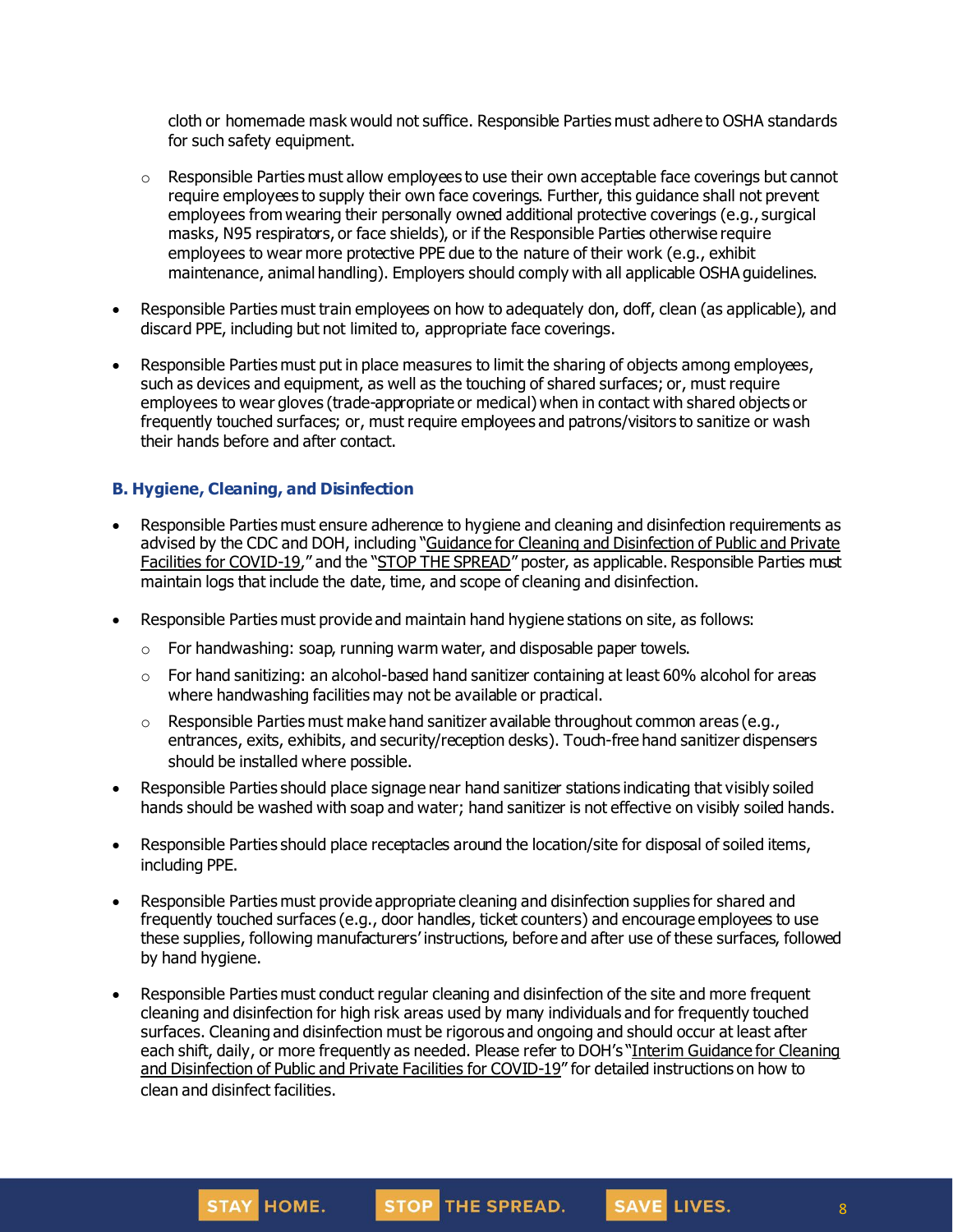- $\circ$  Responsible Parties must ensure regular cleaning and disinfection of restrooms. Restrooms should be cleaned and disinfected more often depending on frequency of use.
	- **EXECT** Responsible Parties must ensure distancing rules are adhered to by using signage, occupied markers, or other methods to reduce restroom capacity where feasible.
- $\circ$  Responsible Parties must ensure that equipment and tools are regularly cleaned and disinfected using registered disinfectants, including at least as often as employees change workstations or move to a new set of tools. Refer to the Department of Environmental Conservation (DEC) [list](http://www.dec.ny.gov/docs/materials_minerals_pdf/covid19.pdf) of [products](http://www.dec.ny.gov/docs/materials_minerals_pdf/covid19.pdf) registered in New York State and identified by the EPA as effective against COVID-19.
- $\circ$  If cleaning or disinfection products or the act of cleaning and disinfection causes safety hazards or degrades the material or equipment, Responsible Parties must put in place hand hygiene stations for between use and/or supply disposable gloves and/or limitations on the number of employees using such equipment.
- Responsible Parties must provide for the cleaning and disinfection of exposed areas in the event an individual is confirmed to have COVID-19, with such cleaning and disinfection to include, at a minimum, all heavy transit areas and high-touch surfaces (e.g., elevators, shared objects, building entrances, badge scanners, restrooms, handrails, door handles, vending machines, communal coffee stations).
- CDC quidelines on "Cleaning and [Disinfecting](https://www.cdc.gov/coronavirus/2019-ncov/community/disinfecting-building-facility.html) Your Facility" if someone is suspected or confirmed to have COVID-19 are as follows:
	- $\circ$  Close off areas used by the person suspected or confirmed to have COVID-19.
		- Responsible Parties do not necessarily need to close operations, if they can close off the affected areas.
	- $\circ$  Open outside doors and windows to increase air circulation in the area.
	- o Wait 24 hours before you clean and disinfect. If 24 hours is not feasible, wait as long as possible.
	- $\circ$  Clean and disinfect all areas used by the person suspected or confirmed to have COVID-19, such as offices, bathrooms, common areas, and shared equipment.
	- $\circ$  Once the area has been appropriately cleaned and disinfected, it can be re-opened for use.
		- **Employees without close or proximate contact with the person suspected or confirmed to** have COVID-19 can return to the work area immediately after cleaning and disinfection.
		- **Refer to DOH's "Interim Guidance for Public and Private [Employees](https://coronavirus.health.ny.gov/system/files/documents/2020/06/doh_covid19_publicprivateemployeereturntowork_053120.pdf) Returning to Work** Following [COVID-19](https://coronavirus.health.ny.gov/system/files/documents/2020/06/doh_covid19_publicprivateemployeereturntowork_053120.pdf) Infection or Exposure" for information on "close and proximate" contacts.
	- $\circ$  If more than seven days have passed since the person who is suspected or confirmed to have COVID-19 visited or used the facility, additional cleaning and disinfection is not necessary, but routine cleaning and disinfection should continue.
- For activities involving the handling of shared objects (e.g., payment devices), areas, and/or surfaces (e.g., doors), Responsible Parties must ensure that such areas and objects are cleaned daily, at a minimum.
- Responsible Parties must ensure equipment or objects that are shared between employees and/or patrons/visitors (e.g., radios, maps) are cleaned after every use.



SAVE LIVES.

9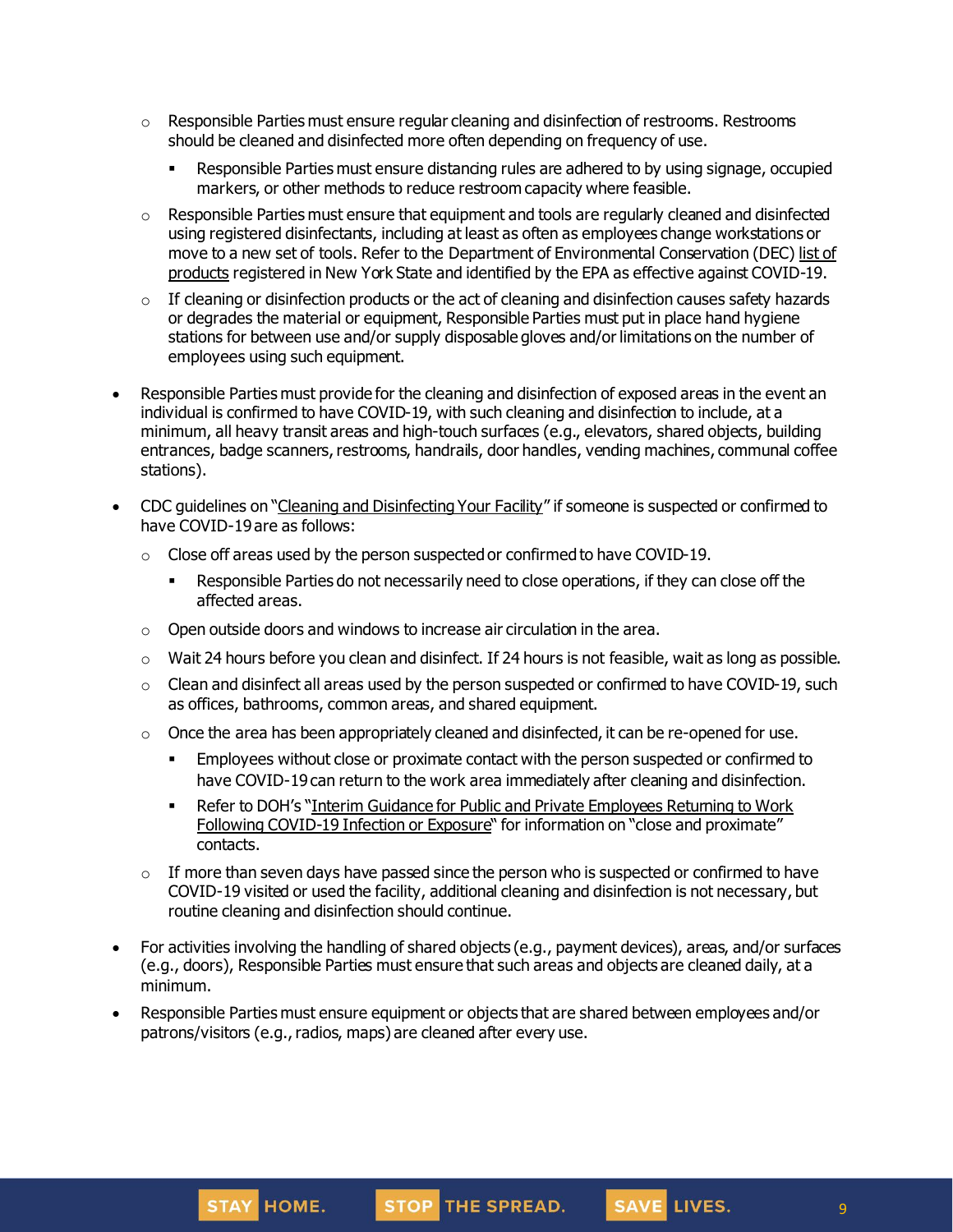• Responsible Parties must prohibit shared food and beverages among employees, encourage employees to bring lunch from home, and reserve adequate space for employees to observe social distancing while eating meals.

### **C. Phased Reopening**

• Responsible Parties are encouraged to phase-in reopening activities so as to allow for operational issues to be resolved before production or work activities return to normal levels. Responsible Parties should consider limiting the number of employees, hours, and number of patrons/visitors available to be served when first reopening so as to provide operations with the ability to adjust to the changes.

### **D. Communications Plan**

- Responsible Parties must affirm that they have reviewed and understand the state-issued industry guidelines, and that they will implement them.
- Responsible Parties should develop a communications plan for employees and patrons/visitors that includes applicable instructions, training, signage, and a consistent means to provide employees and patrons/visitors with information. Responsible Parties may consider developing webpages, text and email groups, and social media.
- Responsible Parties must encourage individuals to adhere to CDC and DOH guidance regarding the use of PPE, specifically face coverings, when a social distance of six feet cannot be maintained, through verbal communication and signage.
- Responsible Parties should post signage inside and outside of the building to remind individuals to adhere to proper hygiene, social distancing rules, appropriate use of PPE, and cleaning and disinfection protocols.
- Responsible Parties should provide patrons/visitors with the option, but not require patrons/visitors, to submit contact information in case future contact tracing is needed.

# **III. PROCESSES**

### **A. Screening and Testing**

- Responsible Parties must implement mandatory daily health screening practices of employees and, where practicable, contractors and vendors, but such screening shall not be mandated for patrons/visitors and delivery personnel.
	- $\circ$  Screening practices may be performed remotely (e.g., by telephone or electronic survey), before the employee reports to the building, to the extent possible; or may be performed on site.
	- $\circ$  Screening should be coordinated to prevent employees from intermingling in close or proximate contact with each other prior to completion of the screening.
	- $\circ$  At a minimum, screening is required for all employees and, where practicable, contractors and vendors, and must be completed using a questionnaire that determines whether the employee, contractor, or vendor has:
		- (a) knowingly been in close or proximate contact in the past 14 days with anyone who has tested positive for COVID-19 or who has or had symptoms of COVID-19;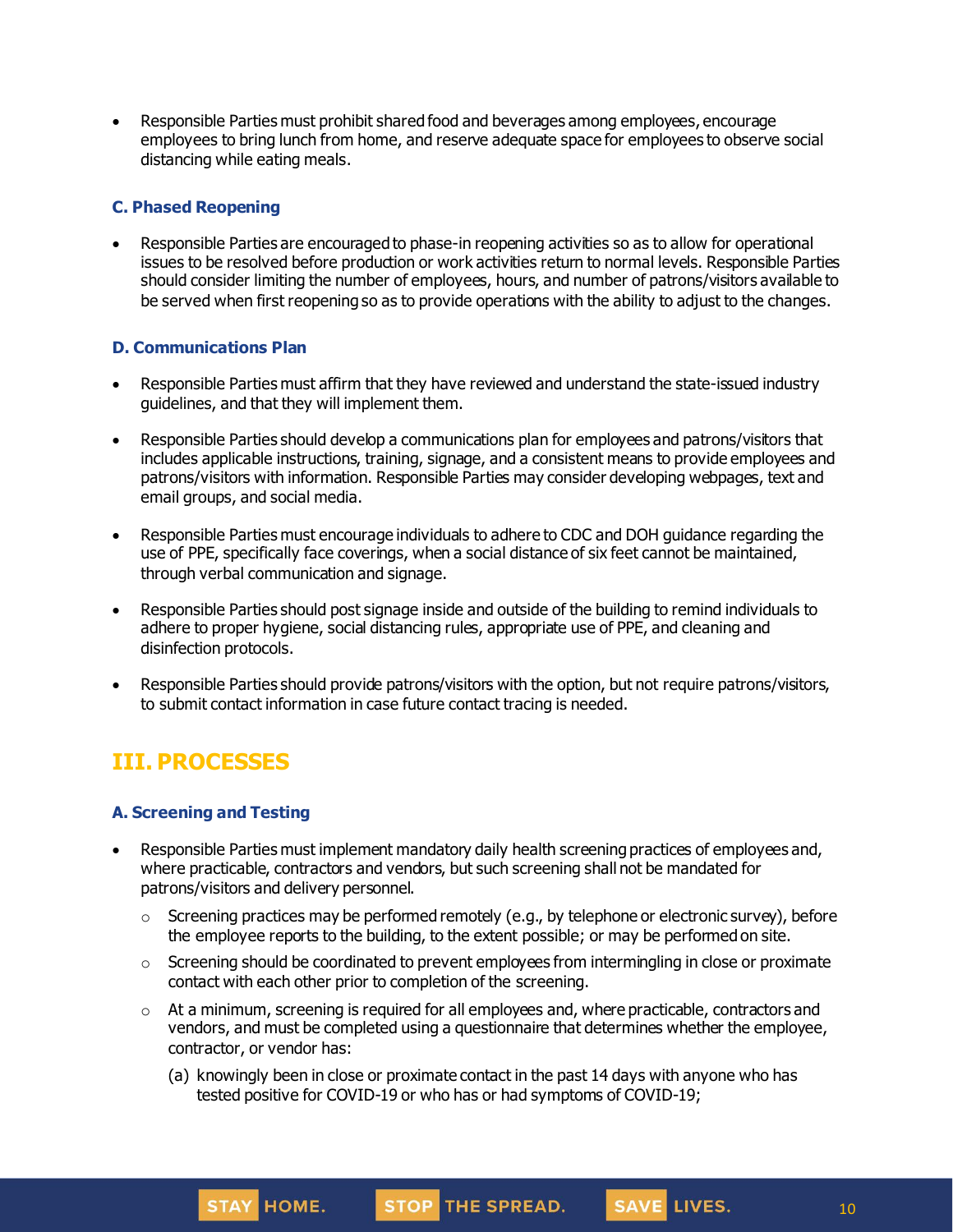- (b) tested positive for COVID-19 in the past 14 days; and/or
- (c) has experienced any symptoms of COVID-19 in the past 14 days.
- Refer to CDC guidance on "Symptoms of [Coronavirus](https://www.cdc.gov/coronavirus/2019-ncov/symptoms-testing/symptoms.html)" for the most up to date information on symptoms associated with COVID-19.
- Screening practices include:
	- $\circ$  If space and/or building configuration allow, screen individuals at or near entrances to minimize the impact of a potential suspected or confirmed case of COVID-19.
	- $\circ$  Allow for adequate social distancing while individuals queue for screening and/or building entry.
	- o Admit only employees who have been screened either remotely or upon arrival.
	- $\circ$  If temperature checks are performed, use contactless thermal cameras in building entrances to identify potentially symptomatic individuals and direct them to a secondary screening area to complete a follow-up screening. If not possible or feasible, a temperature check may be performed using contactless thermometers.
- Responsible Parties cannot mandate that patrons/visitors complete a health screen or provide contact information but may encourage patrons/visitors to do so. Responsible Parties may provide an option for patrons/visitors to provide contact information so they can be logged and contacted for contact tracing, if necessary.
- Refer to CDC quidance on "Symptoms of [Coronavirus](https://www.cdc.gov/coronavirus/2019-ncov/symptoms-testing/symptoms.html)" for the most up to date information on symptoms associated with COVID-19.
- Responsible Parties must require employees to immediately disclose if and when their responses to any of the aforementioned questions changes, such as if they begin to experience symptoms, including during or outside of work hours.
- In addition to the screening questionnaire, temperature checks may also be conducted per U.S. Equal Employment Opportunity Commission or DOH guidelines. Responsible Parties are prohibited from keeping records of employee health data (e.g., the specific temperature data of an individual), but are permitted to maintain records that confirm individuals were screened and the result of such screening (e.g., pass/fail, cleared/not cleared).
- Responsible Parties must ensure that any personnel performing screening activities, including temperature checks, are appropriately protected from exposure to potentially infectious employees, contractors, vendors, or patrons/visitors entering the site. Personnel performing screening activities should be trained by employer-identified individuals who are familiar with CDC, DOH, and OSHA protocols.
- Screeners should be provided and use PPE, including at a minimum, an acceptable face covering or mask, and may include gloves, a gown, and/or a face shield.
- An employee, contractor, vendor, or patron/visitor who screens positive for COVID-19 symptoms must not be allowed to enter the site and must be sent home with instructions to contact their healthcare provider for assessment and testing.





SAVE LIVES.

11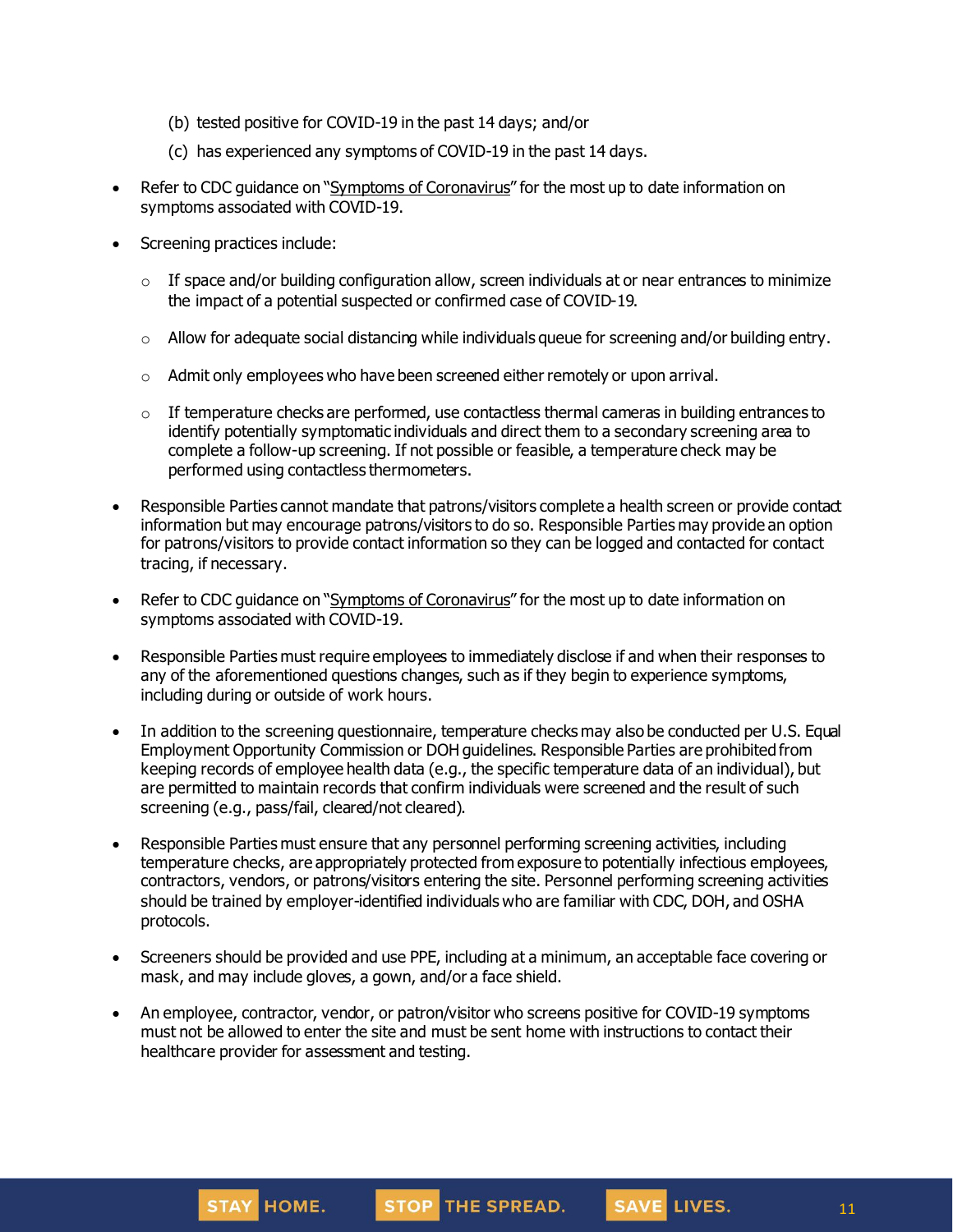- $\circ$  Responsible Parties should remotely provide such individuals with information on healthcare and testing resources.
- $\circ$  Responsible Parties must immediately notify the state and local health department about the case if test results are positive for COVID-19.
- Responsible Parties should refer to DOH's "Interim Guidance for Public and Private [Employees](https://coronavirus.health.ny.gov/system/files/documents/2020/06/doh_covid19_publicprivateemployeereturntowork_053120.pdf) Returning to Work Following [COVID-19](https://coronavirus.health.ny.gov/system/files/documents/2020/06/doh_covid19_publicprivateemployeereturntowork_053120.pdf) Infection or Exposure" regarding protocols and policies for employees seeking to return to work after a suspected or confirmed case of COVID-19 or after the employee had close or proximate contact with a person with COVID-19.
- Responsible Parties must designate a central point of contact, which may vary by activity, location, shift or day, responsible for receiving and attesting to having reviewed all employees' questionnaires, with such contact also identified as the party for employees and patrons/visitors to inform if they later are experiencing COVID-19-related symptoms, as noted on the questionnaire.
	- $\circ$  Identified point of contact for the institution should be prepared to receive notifications from individuals of positive cases and initiate the respective cleaning and disinfection procedures.
- Responsible Parties must designate a site safety monitor whose responsibilities include continuous compliance with all aspects of the Site Safety Plan, for employees and patrons/visitors.
- To the extent possible, Responsible Parties should maintain a log of every person, including employees, contractors, and vendors, who may have close or proximate contact with other individuals at the workplace or area; excluding patrons/visitors and deliveries that are performed with appropriate PPE or through contactless means. The log should contain contact information, such that all contacts may be identified, traced, and notified in the event an employee is diagnosed with COVID-19.
	- $\circ$  Responsible Parties must cooperate with state and local health department contact tracing efforts.
- Responsible Parties cannot mandate that patrons/visitors complete a health screen or provide contact information but may encourage them do to so.

### **B. Tracing and Tracking**

STAY HOME.

- Responsible Parties must notify the state and local health department immediately upon being informed of any positive COVID-19 test result by an employee, contractor, or vendor at their location.
- In the case of an employee, contractor, vendor, or patron/visitor testing positive, the Responsible Parties must cooperate with the state and local health department to trace all contacts in the workplace and notify the state and local health department of all employees, contractors, and vendors logged, and patrons/visitors and delivery personnel (as applicable), who entered the site dating back 48 hours before the individual first experienced COVID-19 symptoms or tested positive, whichever is earlier. Confidentiality must be maintained as required by federal and state law and regulations.
	- $\circ$  In the case of an individual showing symptoms while on site, Responsible Parties must notify employees in the surrounding areas or who may have been affected immediately with information on where the individual has been throughout the building and notify them if the symptomatic person tests positive.

STOP THE SPREAD.

12